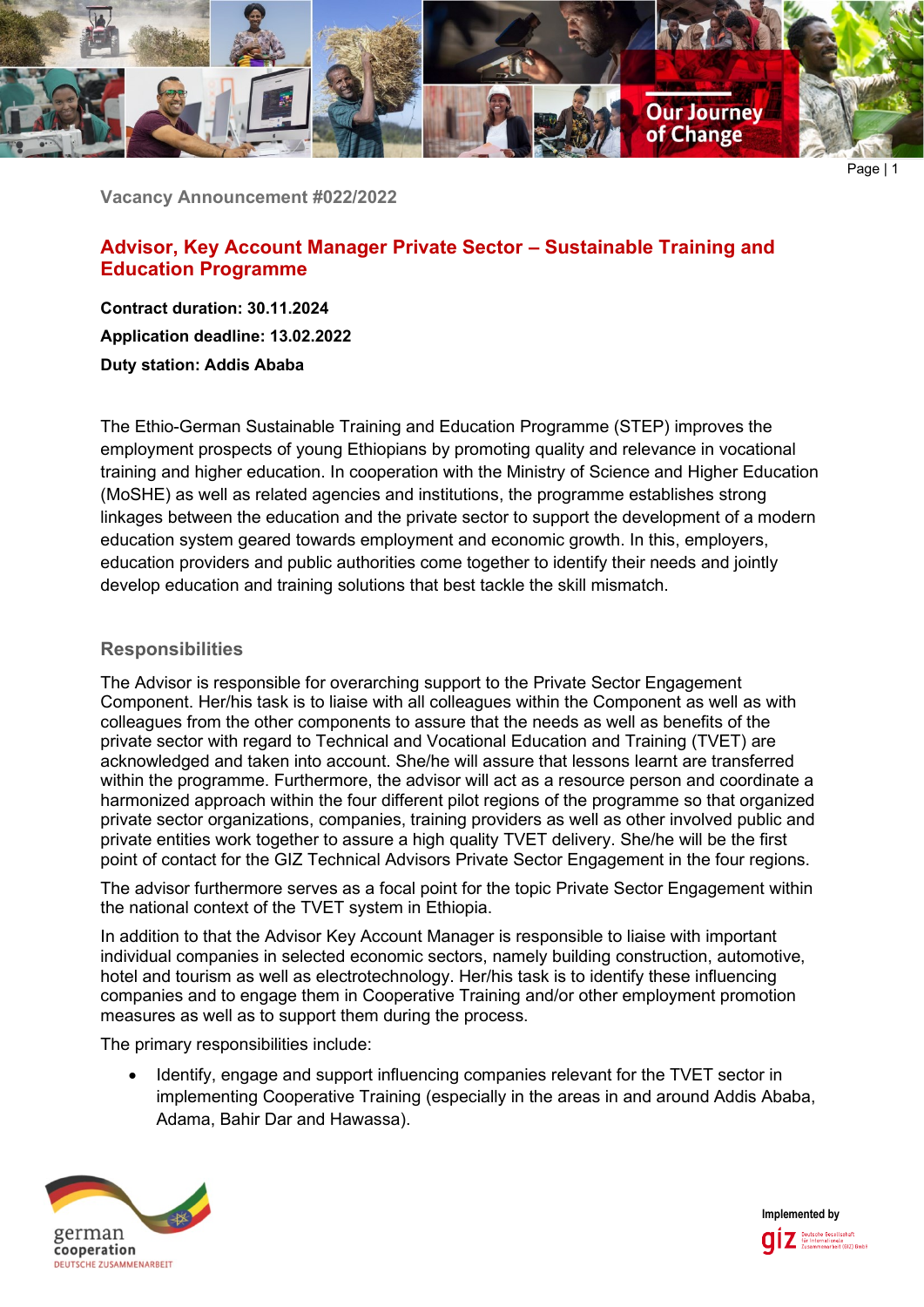

- Page | 2
- Liaising with regional GIZ Advisors to harmonize implementation and share good practises.
- Support regional Private sector engagement advisors in implementing the Cooperative Training Models as well as other employment promotion measures assuring that the needs of the private sector are taken into account.
- Support and advice the federal as well as regional Ethiopian counterparts on project activities, good practises and lessons learned.
- Manage overarching projects.
- Coordinate and assure high quality knowledge management and Public Relations activities as well as reports.
- Contribute to innovation within the programme

# **Tasks**

The Advisor Key Account Manager Private Sector is responsible for following tasks:

# **1. Sector specific advisory services:**

- Conduct research on the selected economic sectors as well as project locations and identify employment potentials, availability of private sector associations and chambers as well as interested companies, training providers and other relevant bodies.
- Identify influential companies within the selected sectors and draw-up concepts of how to engage and support these companies in becoming active in TVET with a special focus on Cooperative training.
- Support the drawing-up of concepts of how to support these influential companies in becoming ambassadors for TVET and effectively using these influencers to promote TVET within the Ethiopian private sector.
- Support the Head of Component and other Programme teams in the establishment of relevant platforms, in which the sector-relevant companies, private sector organizations and training providers are represented.
- Support the relevant enterprises, associations, chambers and training providers in the selected sector to establish a coordination framework for planning and delivering cooperative training in line with the Ethiopian TVET Qualifications Framework.
- Support the companies in selecting relevant qualifications (quantity and quality), advise on necessary preconditions and support reaching an enabling training environment, define suitable training pathways for training delivery.
- Facilitate the trainees' registration, onboarding and training in selected companies, including documenting and sharing respective best practices.
- Advice companies on implementation of Cooperative Training by aiming for long-term effects regarding their HR strategy and practice.
- Monitor the development and implementation processes and suggest necessary changes, improvements and initiatives as appropriate.



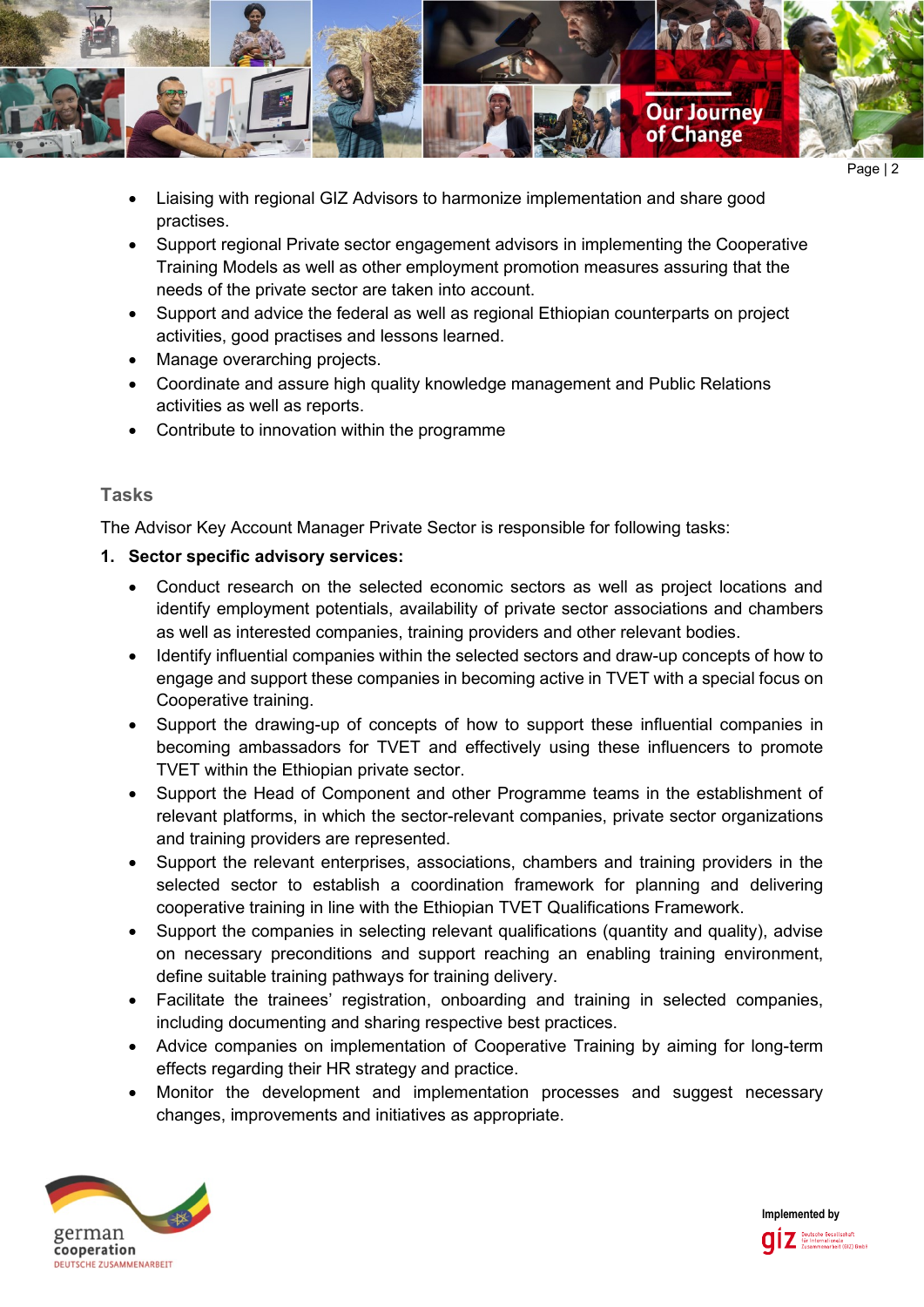

#### **2. Networking, and cooperation**

- Liaise with and support regional GIZ Advisors to harmonize implementation and share good practises.
- Support regional Private sector engagement advisors in implementing the Cooperative Training Models and manage overarching projects.
- Advise business associations, chambers, member companies and training providers to establish a cooperation framework for the planning and delivery of training in the selected economic sectors.
- Support the regional experts in facilitating a regular dialogue between the involved public and private sector organizations in the specific sector and region/area.
- Ensure operational planning sessions with relevant partner organizations in the sector and in the field of cooperative training.
- Support and advice the federal as well as regional Ethiopian counterparts on project activities, good practises and lessons learned.

## **3. Knowledge management and coordination**

- Support the Head of Component in the operational planning and documentation of the support activities in the selected organizations.
- Assure regular meetings of the regional teams to share experiences and update the Head of Component on project activities.
- Support the development of concepts, tools, trainings and approaches in planning and delivering the cooperative training in line with the Ethiopian TVET Qualifications Framework.
- Share tools and approaches with the provincial team and relevant partner organizations.
- Support the monitoring and evaluation measures for enhancing training quality.
- Prepare appropriate input for various programme reports and actively participate in knowledge management.

## **4. Other duties/additional tasks**

- Manage upcoming projects.
- Perform other duties and tasks as assigned by the programme or supervisor.

## **Required qualifications, competencies, and experience**

## **Qualifications**

• University degree in a topic related field (business administration, business development, engineering, social sciences, technical education)



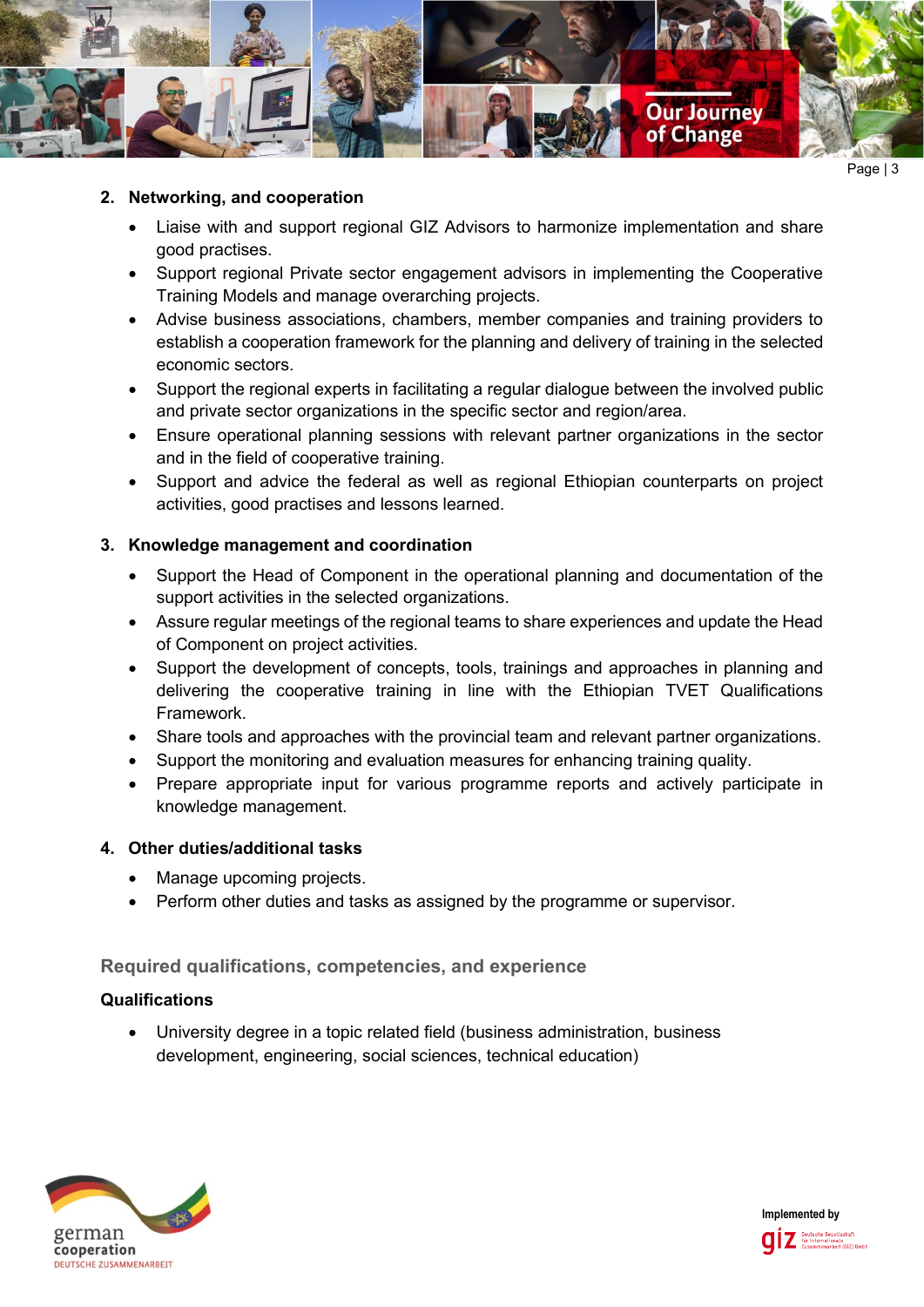

#### **Professional experience**

- At least 10 years professional experience in a comparable position in the field of private sector engagement
- Knowledge about concepts of skills development
- Good understanding of development cooperation and advisory approaches

## **Other knowledge, additional competencies**

- Excellent understanding of the private sector, its representation and the needs of companies
- Good knowledge about TVET and Cooperative Training, employment promotion and capacity building approaches
- Very good working knowledge of Information and Communication Technologies (related software, phone, email, internet) and computer applications (MS Office)
- Fluent (written and oral) knowledge of the English language and Amharic
- Good interpersonal skills and willingness to cooperate with various stakeholders from the public and the private sector
- Willingness to improve existing skills and gain new skills as required by the tasks to be performed
- Good public relations, marketing and (intercultural) communication skills
- Travel to project locations in Oromia, Amhara and SNNPR/Sidama will be required.